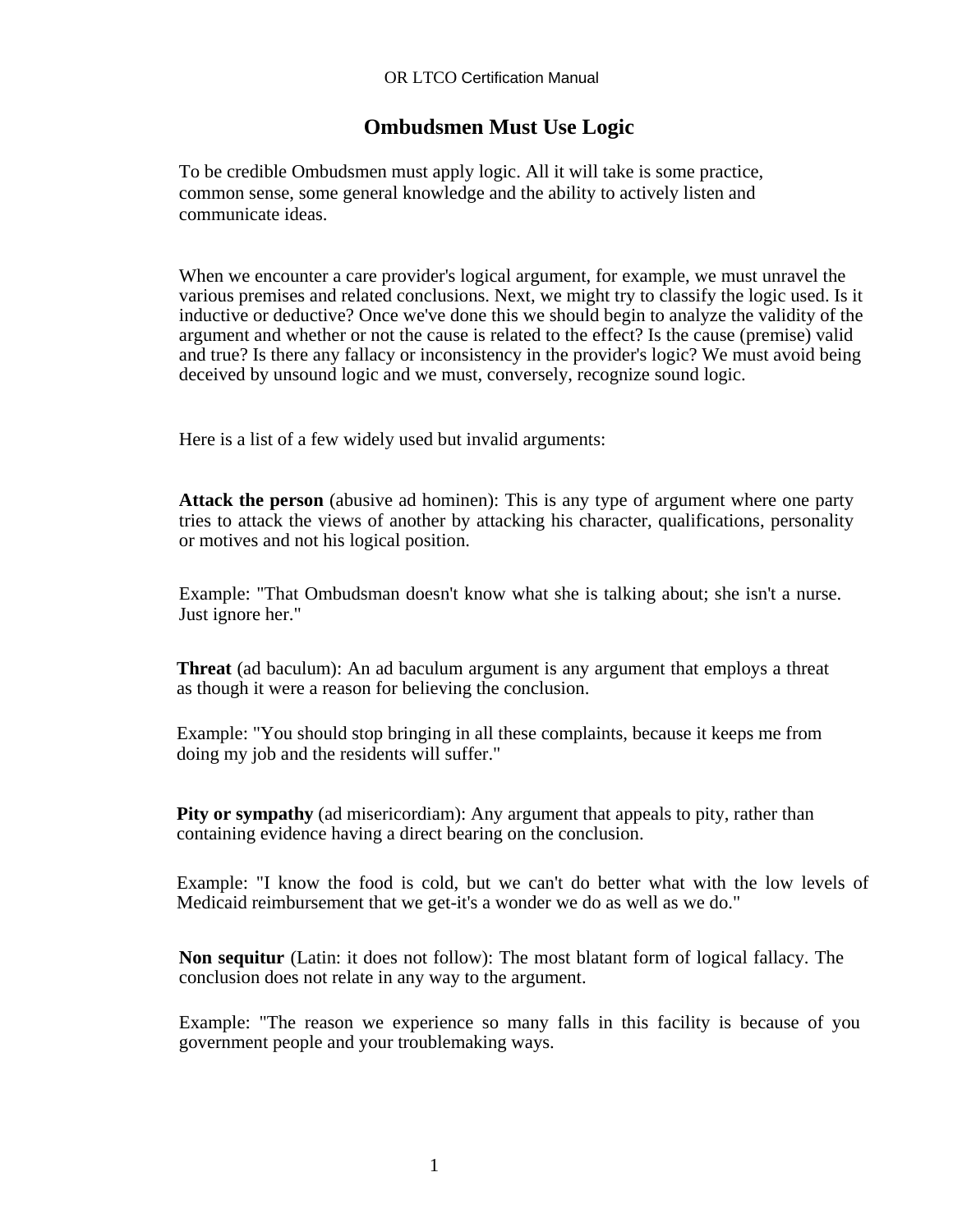**Begging the question** (petitio principii): Any argument where the premise is just as unacceptable as the conclusion.

Example: "The family always knows best, so we agreed to comply even though it was against the resident's wishes"

**Absurd:** Oversimplification

Example: "Either Ombudsmen are unnecessary or all nursing homes are bad."

Note: This example is also an invalid dilemma. The dilemma is also a valid form of argument, but in this one both premise and conclusion represent ridiculously gross overgeneralizations.

**Appeal to unsuitable authority** (ad vercundiam): Any argument which appeals to an inappropriate authority such as an admired person, a movie star, etc. In other words, an expert who isn't.

Example: Nursing home reform is good because Kirk Douglas says so.

Kirk is a great guy, and he's probably right about nursing home reform. But the need for nursing home reform is not linked to Mr. Douglas' star status.

**Black and white thinking** (perhaps the most common of all fallacies of irrelevance): This argument is very common in heated controversy. Usually the conclusion is related to the premise but the thinking is marked by a ridiculous extremity.

Example: "Well Mr. Know-It-All Ombudsman, so you don't like the fact that the soup is cold, do you? Well, I suppose you would be real happy if we served the residents scalding hot soup from now on!"

**Verbal dispute:** The verbal dispute is where the two individuals have different interpretations of the meaning of the same word or phrase. In the following silly scenario, the Ombudsman means one thing when she says "cut it out," but the doctor understands something entirely different.

Example: Ombudsman: "I would really appreciate it, Doctor if you would cut that out."

Doctor: "I won't. I know what's right and what isn't."

In this debate, the Ombudsman is referring to the doctor's tendency to smoke cigars while talking to residents, while the doctor is thinking that the Ombudsman is talking about the resident's appendix.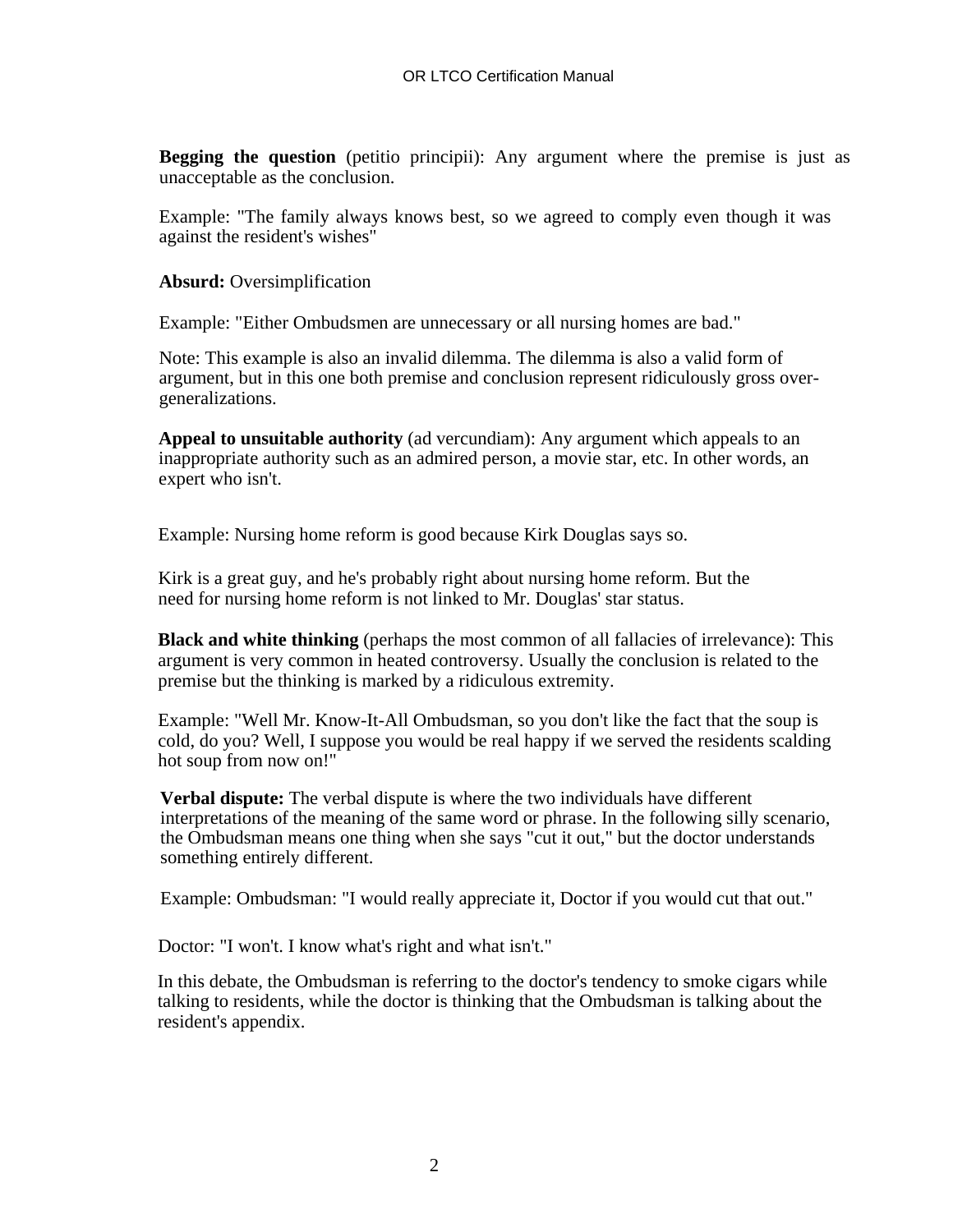**Sales argument** (circumstantial ad hominem): In this argument the disputant tries to convince her opponent that there are good reasons to accept the conclusion, rather than to show how the conclusion is true.

Example: Ombudsman: "If you turn Mr. Martin at least every two hours you and I would get along a lot better; there would be much less friction in our relationship."

**Hidden assumption** (Fallacy of the complex question): This is a fallacy where the question is so lengthy and convoluted that even while it seemingly makes sense it contains an unjustified assumption.

Example: Adult foster care residents are lonely. Studies indicate that about half (52.4 percent, according the to the Murdock study), claim to have friends who lived far from the adult foster care home. Only 16.5 percent reported having a friend who visited them even once a month. Only 14.4 percent actually left the home once a month to visit a special someone. Only 18.7 percent identified a family member who visited regularly. The data is clear: Adult foster care residents are invariably lonely.

Adult foster care residents are apparently a lonely group per se, but to say that they are "invariably" lonely is questionable-at best.

**Contradictory Argument:** This is a simple premise that is necessarily false.

Example: The resident is mentally ill because she dislikes human company.

**Missing points argument** (forgetful induction): The mistake here is that the disputant has not taken into account relevant available data. In other words the Ombudsman has not done her homework.

**Irrelevant derailing** (ignoratio elenchi, "fallacy of irrelevance"): Here one person tries to bring in irrelevant side issues to deflect the discussion from the main point of consideration.

Example: Ignoratio Ombudsii: I am here to see what you've been able to get done about Mr. Adam's dentures because you are well known to have been wrong on the previous transfer issue.

**Hasty induction:** Drawing a sweeping conclusion from weak evidence.

**Monte Carlo fallacy:** Here, the disputant tries to argue that because a specific incident has recently occurred less often than it has in the past that a reoccurrence is now past due and should be occurring again soon.

Example: Ignoratio Ombudsii (again): "Morton Manor is a chronic offender. They're always in trouble. Lately they've been doing a dam good job, but they're about due for another rash of violations and decertification actions-you can count on it!